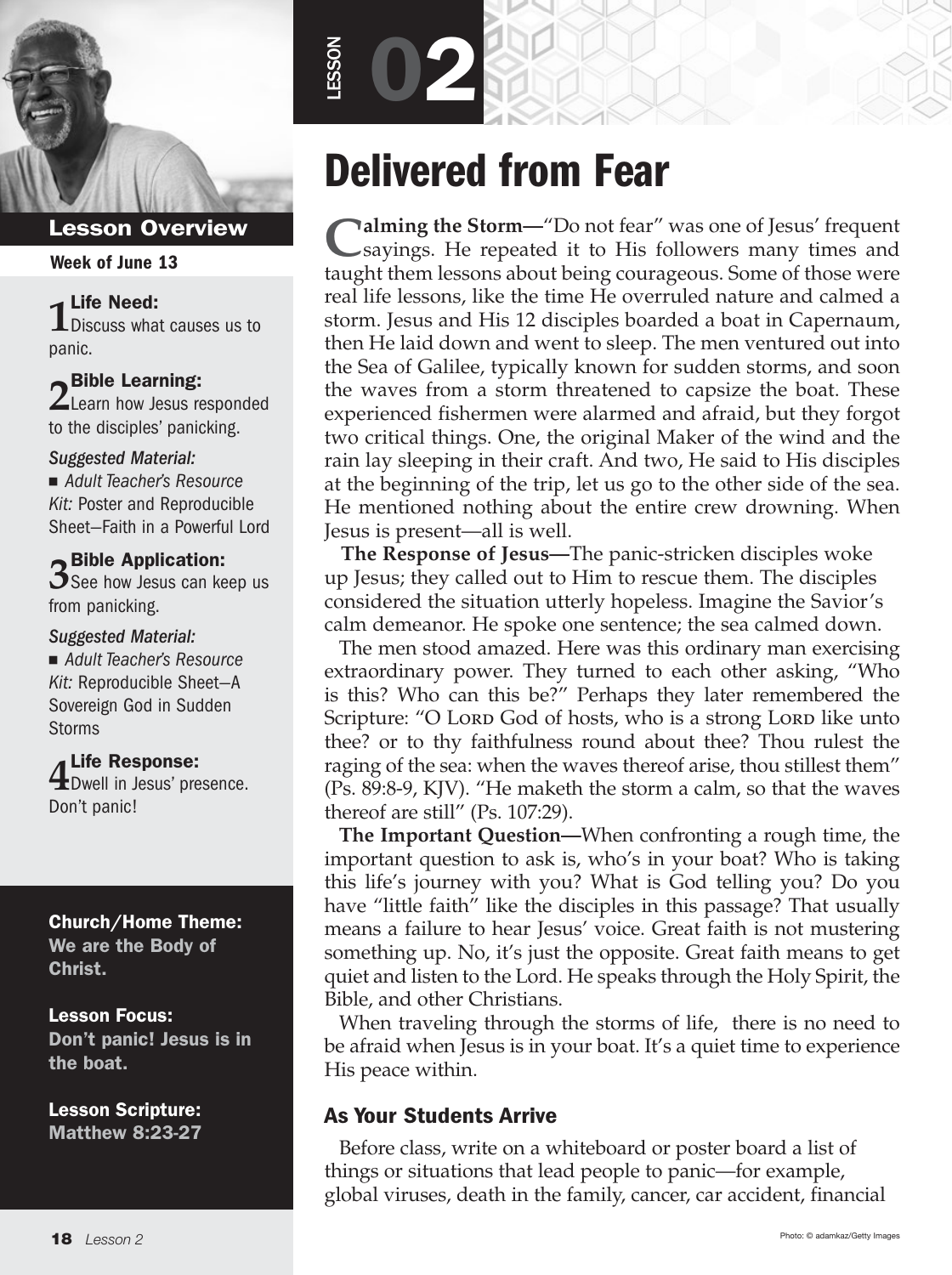crisis, unemployment. Underneath these things, write the question: "What causes you to panic?"

Allow your students a few minutes to think about this question and have several students share their answers. Listen to their answers without commenting or judging. Then ask them to reflect on why we panic when problems or storms come our way. Panicking often results from us looking at the problem (storm) and not what God can do with the storm or us.

#### *Link to Last Week*

Let some students share about their efforts to SEEK God this past week.



Discuss what causes us to panic.

Lesson 2 · June 13 · Page 12

# **Delivered from Fear**

Andrew's mind was a blur. He was in his SUV on<br>Interstate 10 and was traveling more than 10 miles over the speed limit. His wife, Whitney, had called 15 minutes ago. Their 13-year-old son, Latrell, had been hit in the head with a baseball during one of his games and been knocked unconscious.

Everything had been going so well. Latrell's team was headed to the state championships. Andrew's department was finally fully staffed. Whitney's herbal supplement business had really taken off. Now it seemed like Andrew had been engulfed in a deep, dark hole.

What will happen? Andrew wondered. Latrell wouldn't die, would he? Would he get to his son in time?

"Help us, Lord!" Andrew heard himself say. His involuntary cry directed his attention to the Lord. Andrew began to pray. The prayer was desperate and disjointed.

Then Andrew let his voice and mind rest. He had very nearly worked himself into a frenzy. It was a few minutes later when he heard the Holy Spirit speak reassurance to his mind, soul, and spirit. The Lord had proven to be faithful to Andrew and his family over and over again, just like now.

"Forgive me, Lord. I trust You," said Andrew as he pulled into a parking space outside of the hospital's emergency room.

1. *Why do we panic when big storms come into our lives?*

2. *What role does Jesus want to play when storms enter our lives?*

3. *What should be our response when storms come into our lives?*

**LESSON FOCUS: Don't panic! Jesus is in the boat.** 

Comprehensive Bible Study Student Book Reduction Read the anecdote in *Comprehensive Bible Study*, then form small groups for discussion and respond to **Questions 1, 2, and 3.**

> Question 1 directs your students to reflect on what about big storms causes us to panic. Is it fear as a result of not being able to control the storms in our lives? Guide your students to recognize that fear is the result of looking at the storm and not at God.

Question 2 guides your students to know and believe that Jesus is always present in their lives, even during storms. Lead them to understand that there is no storm too big for Jesus.

Question 3 provides an opportunity for your students to consider what the best response to storms in their lives would be. Encourage them to discuss how any storm that enters their lives is not a surprise to God. Remind your students that Jesus promises to always be with us, even during storms.

Fear doesn't result in panic when we know that Jesus is with us during storms.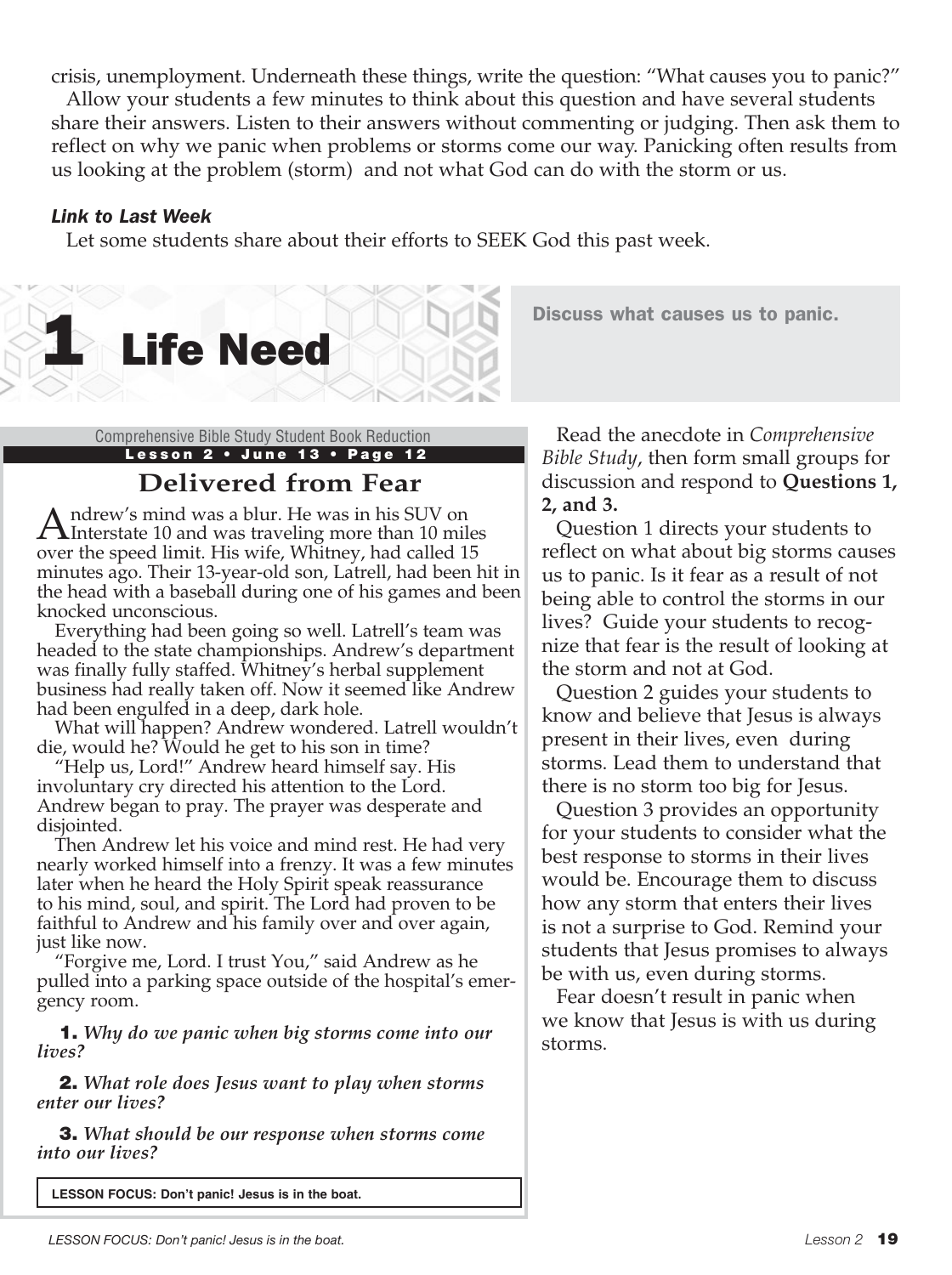# Learn how Jesus responded to the disciples' panicking.



On the poster sheet, read the third paragraph, and on the poster note the photo of a painting of the storm on the Sea of Galilee.

2 Bible Learning

#### THE DISCIPLES' PANIC

Read Matthew 8:23-25 and note

the following points in your classroom discussion:

• When Jesus' disciples were crossing the Sea of Galilee, a violent windstorm came unexpectedly upon their boat.

•Jesus was in the boat with them, but He was sleeping during the storm.

• The disciples panicked, pleading with Jesus to save them from the storm.

#### BIBLE EXTRA

#### The Sea of Galilee

The Sea of Galilee is not a "sea" in the normal sense of a body of salt water, but rather is a freshwater lake. It is also known by three other names: the Sea of Kinnereth (Josh. 11:2), the Lake of Gennesaret (Luke 5:1), and the Sea of Tiberias (John 6:1).

At its farthest distances, the lake is 13 miles long and 7.5 miles wide. In places it reaches a depth of 160 feet. The lowness of the lake surface, almost 700 feet below sea level, contributes to the almost tropical character of the weather.

The lake's setting is beautiful. The lake itself abounds with fish. Beyond the shoreline of pebbles and shells, wildflowers grow. High green hills ring most of the lake, and the surrounding land is exceptionally fertile for growing crops.

# SUGGESTED ANSWER TO QUESTION 4

Sometime prior to the episode recorded in this week's lesson, Jesus had summoned the Twelve to become His disciples. Each, in turn, gave an affirming response. Their commitment, then, to Jesus meant that wherever He went, they faithfully followed Him. They "entered boats" with Him many other times.

> Week of June 13 • Page 13 Comprehensive Bible Study Student Book Reduction

# The Disciples' Panic

*Matthew 8:23-25, KJV* **23 And when he was entered into a ship, his disciples followed him.**

**24 And, behold, there arose a great tempest in the sea, insomuch that the ship was covered with the waves: but he was asleep.**

**25 And his disciples came to him, and awoke him, saying, Lord, save us: we perish.**

#### *Matthew 8:23-25, NIV*

 **23Then he got into the boat and his disciples followed him. 24Suddenly a furious storm came up on the lake, so that the waves swept over the boat. But Jesus was sleeping. 25The disciples went and woke him, saying, "Lord, save us! We're going to drown!"**

Three of the four Gospels recount this story, and they all indicate that it was at Jesus' initiative that He and His disciples crossed over to the other side, the east side, of the Sea of Galilee (Matt. 8:18; Mark 4:35; Luke 8:22). Mark 4:36 adds that other vessels set out with them.

During a severe drought in 1986, an ancient boat was discovered in the lake's mud. Radiocarbon dating indicated that the boat would have been in service about the time that Jesus lived. Constructed mostly of cedar and oak, the boat measured about 27 feet long, 7 feet wide, and 4 feet deep. The vessel had a centrally located mast and sails, along with oars that could be used in the absence of any wind to propel and maneuver the boat. It could support about one ton of weight—either 15 passengers or five crew members and their catch of fish. Vessels such as these were also used to transit people between cities on the Sea of Galilee, as well as to conduct trade.

Luke 8:23 indicates that as Jesus and the Twelve sailed across the lake, He fell asleep, perhaps due to exhaustion from ministering all day to crowds of people. Then, His disciples were caught off guard when a great storm came up and threatened to swamp the boat.

As the boat began to fill with water, the situation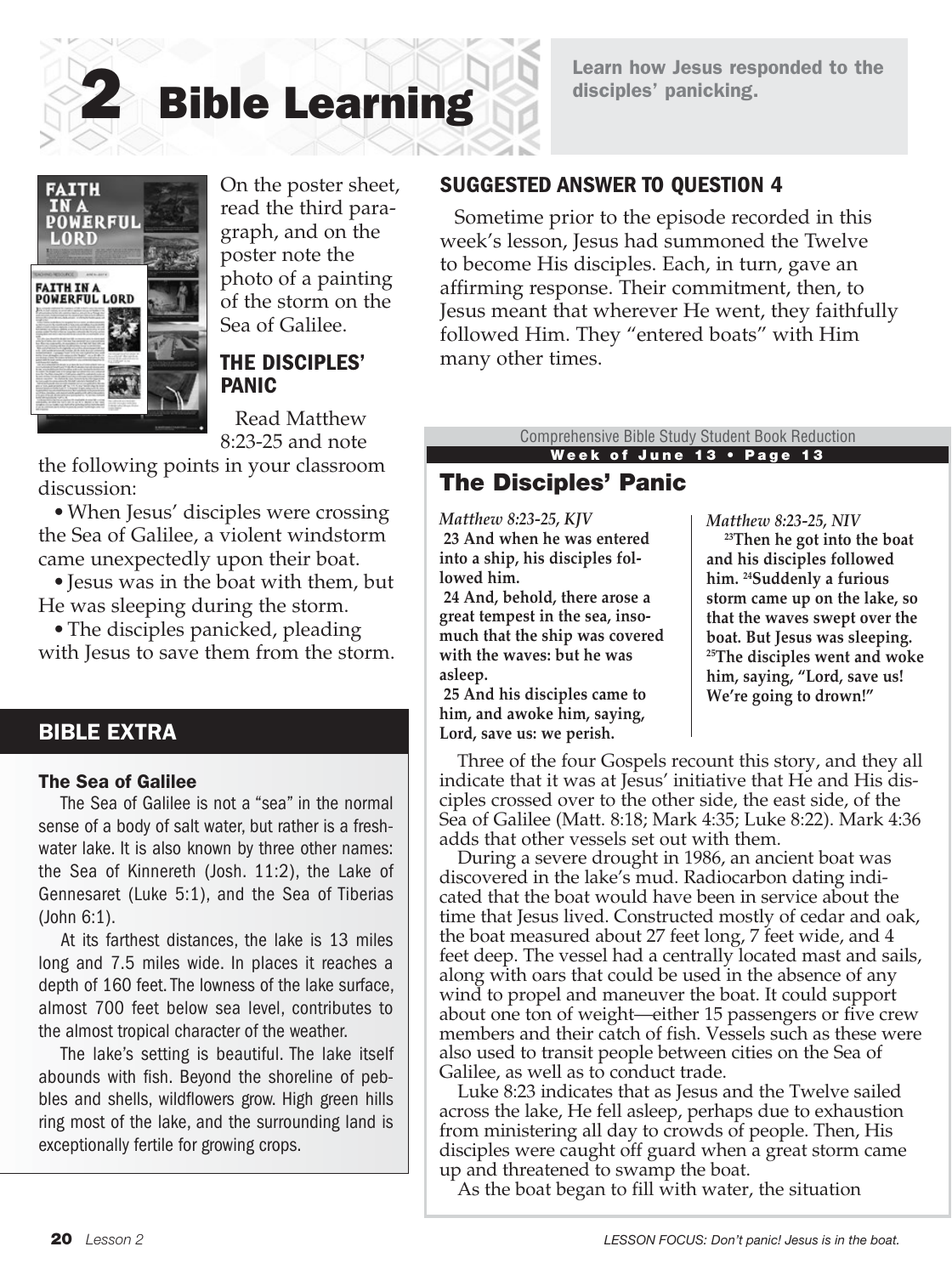

# SUGGESTED ANSWER TO QUESTION 5

The verse draws attention to the fierce storm that struck the lake. The phenomenon was so intense that the boat was being filled with water. Yet, remarkably, amid all the commotion, Jesus remained sound asleep.

# SUGGESTED ANSWER TO QUESTION 6

In the midst of the storm, the disciples became unnerved. They were also gripped with intense

#### Week of June 13 • Page 14 Comprehensive Bible Study Student Book Reduction

became dire. The Greek noun appearing in Matthew 8:24 to refer to the "tempest" (KJV) is *seismos*. In some contexts, the term could be used to refer to an earthquake. Here the emphasis was on the turbulent agitation of the sea (which was caused by the windstorm), somewhat like the rolling that one might encounter during an earthquake.

Mark 4:38 reveals that amid all the commotion, Jesus was in the stern of the boat and sound asleep on a cushion. Amazingly, not even the forceful jostling of the vessel could awaken Jesus from His slumber. After waking Jesus up, Matthew 8:25 records the Twelve's plea for help: "Lord, save us! We're going to drown!" Regretfully, as Mark 4:38 reveals, they questioned whether Jesus genuinely cared about their welfare and safety: "Teacher, don't you care if we drown?"

4. *What might have prompted Jesus' disciples to get in the boat with Him?*

5. *What remarkable event is recounted in Matthew 8:24?*

6. *What emotions did Jesus' disciples exhibit?*

# The Savior's Power

#### *Matthew 8:26-27, KJV*

**26 And he saith unto them, Why are ye fearful, O ye of little faith? Then he arose, and rebuked the winds and the sea; and there was a great calm.**

**27 But the men marvelled, saying, What manner of man is this, that even the winds and the sea obey him!**

*Matthew 8:26-27, NIV*  **26He replied, "You of little faith, why are you so afraid?" Then he got up and rebuked the winds and the waves, and it was completely calm.**

 **27The men were amazed and asked, "What kind of man is this? Even the winds and the waves obey him!"**

The Twelve succeeded in awakening Jesus from His sleep. Next, He countered their claim that He did not care about their wellbeing with two claims of His own. On the

fear, possibly matching the fury of the wind. Moreover, the sight of the surging waves filled Jesus' followers with panic and dread.

### THE SAVIOR'S POWER

Read Matthew 8:26-27 with your class and highlight these important points in the text:

•The disciples' panicking at the storm demonstrated a lack of faith in Jesus.

•Jesus spoke and the storm ceased immediately.

•Calmness surrounded the disciples and Jesus in the boat.

• The disciples were amazed that Jesus had such control over nature.

# **BIBLE EXTRA**

#### The Theme of Discipleship

Matthew 8:18-22, the passage which immediately precedes this week's lesson text, emphasizes the cost of being a disciple of Jesus. Jesus' response to several would-be followers indicates that being His disciple was a serious commitment. It is one that many would forsake when the demands of following Jesus proved to be too great for them to accept.

Aside from Judas Iscariot, who eventually betrayed Jesus, the rest of the Twelve maintained a fledgling commitment to Him. During the time they spent with Jesus, His disciples learned about the importance of obeying Him, along with ordering their priorities to align with His will. Furthermore, these early followers of Jesus regarded Him as their Lord and sought to conform their thoughts and actions to His priorities.

Once Jesus had risen from the dead and ascended into heaven, His disciples went beyond imitating His life and circulating His teachings. The Holy Spirit transformed every aspect of their lives. Others, in turn, could see that the Son of God truly dwelt within His followers.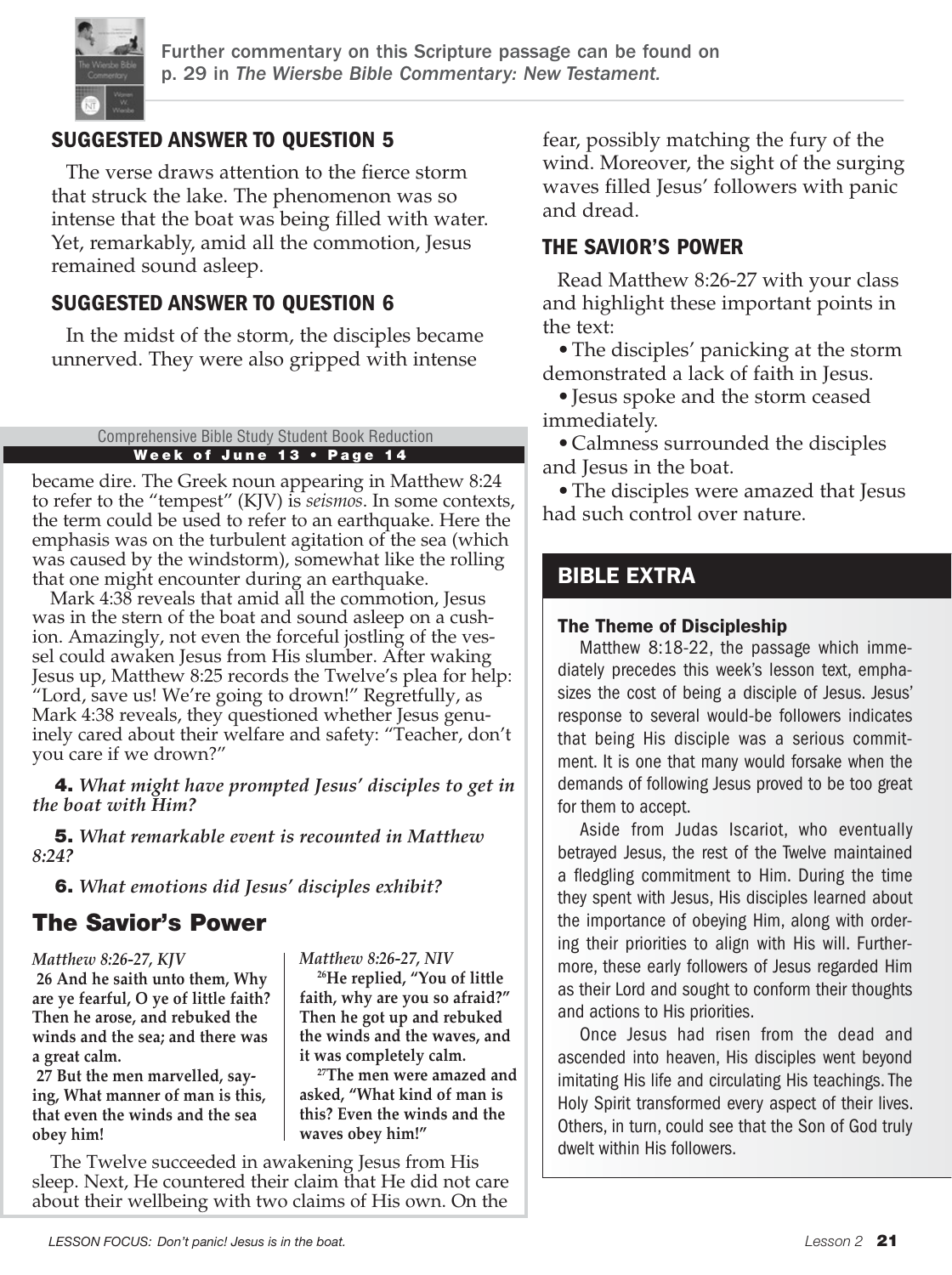# BIBLE EXTRA

#### A Fisherman's Life

The daily life of fishermen in first century A.D. Galilee was characterized by long hours and demanding labor. There were times when fishermen would work throughout the night, which was a favored time to fish in those days (Luke 5:5; John 21:3). Afterward, the fishermen would return to shore to wash, mend, and stretch their nets (Luke 5:2).

 Two methods of fishing were commonly used. The first approach involved several men standing on the shore of the lake, casting out their small, circular nets, and then dragging in whatever fish they caught (Matt. 4:18). The second method required the use of modest-sized sailing vessels outrigged with larger, weighted nets. The fishermen would put these in the water on one side of their boat and keep the craft stable by placing floats on the other side. Then, as the vessel moved through the water back to shore, the nets accumulated fish (Matt. 13:47-48; John 21:6).

# BIBLE EXTRA

#### Severe Windstorms on the Lake

The "great tempest" (Matt. 8:24, KJV) that overtook the disciples' boat on the Sea of Galilee is a common phenomenon. This is due, in part, to the location of the lake and its low elevation compared to the Mediterranean Sea. Another factor are the steep hills encircling the body of water, particularly near its eastern slopes.

This topography comes into play when cool air descends on the lake from such elevated regions as Mount Hermon, which towers at 9,232 feet above sea level. When chilly winds come into contact with the warmer air rising up from the lake's lower elevation, a temperature inversion layer is created. In turn, severe windstorms materialize on the lake. Much of that energy is transferred to the surrounding water and causes it to agitate in a violent, uncontrollable manner.

# SUGGESTED ANSWER TO QUESTION 7

The Savior responded with a strong challenge (Matt. 8:26). He pushed back on His followers for their lack of trust in Him. He also questioned why they were terrified by the circumstance facing them.

# SUGGESTED ANSWER TO QUESTION 8

Unlike Jesus' disciples, He remained focused and in control. After questioning His followers, He "rebuked" (Matt. 8:26) both the winds and the sea. As a result, everything became "completely calm."

#### Week of June 13 • Page 15 Comprehensive Bible Study Student Book Reduction

one hand, Jesus questioned why they were so "fearful" (Matt. 8:26, KJV). On the other hand, Jesus drew attention to His disciples' "little faith." The fact that the disciples cried out, "Lord, save us!" (Matt. 8:25), shows that they believed Jesus was powerful enough to turn to when they couldn't control their circumstances.

"Faith" is a key theological term in the Gospels and can be understood as having four recognizable elements. First is cognition or an awareness of the facts. Second is comprehension or an understanding of the facts. Third is conviction or an acceptance of the facts. Fourth is commitment or trust in what is reliable and dependable.

From Hebrews 11, we learn the following about Godgiven faith: it is certain of His promises and confident in His power (vs. 1); it perceives the divine design (vs. 3); it acts on God's promises (vss. 8-28); it esteems the Savior above all (vs.  $26$ ); and it overcomes great odds (vss. 29-40).

Mark 4:40 suggests that none of the above were present in the current episode involving the Twelve. Indeed, the verse records Jesus bluntly asking them, "Do you still have no faith?" As this verse makes clear, genuine faith is evidenced by more than mere words. It leads to an unshakable confidence in the Savior, regardless of the nature of the circumstance one is facing.

Jesus, after making His point, got up and "rebuked" both the winds and the waves (Matt.  $\bar{\delta}$ :26). The Greek verb translated "rebuked" can also be rendered "commanded." In fact, Mark 4:39 indicates that Jesus directed the waves both to be "quiet" and "still." Immediately, the "storm subsided" (Luke 8:24) and the lake became "completely calm" (Matt. 8:26).

At this juncture in the relationship of the Twelve with Jesus, they had witnessed Him do amazing things, including the healing of many people. Yet, when they cried out to Him for help amid the raging windstorm, it seems that they did not anticipate how He would rescue them. Thus, they were not only "amazed" (vs. 27), but also "terrified" (Mark 4:41; see also Luke 8:25).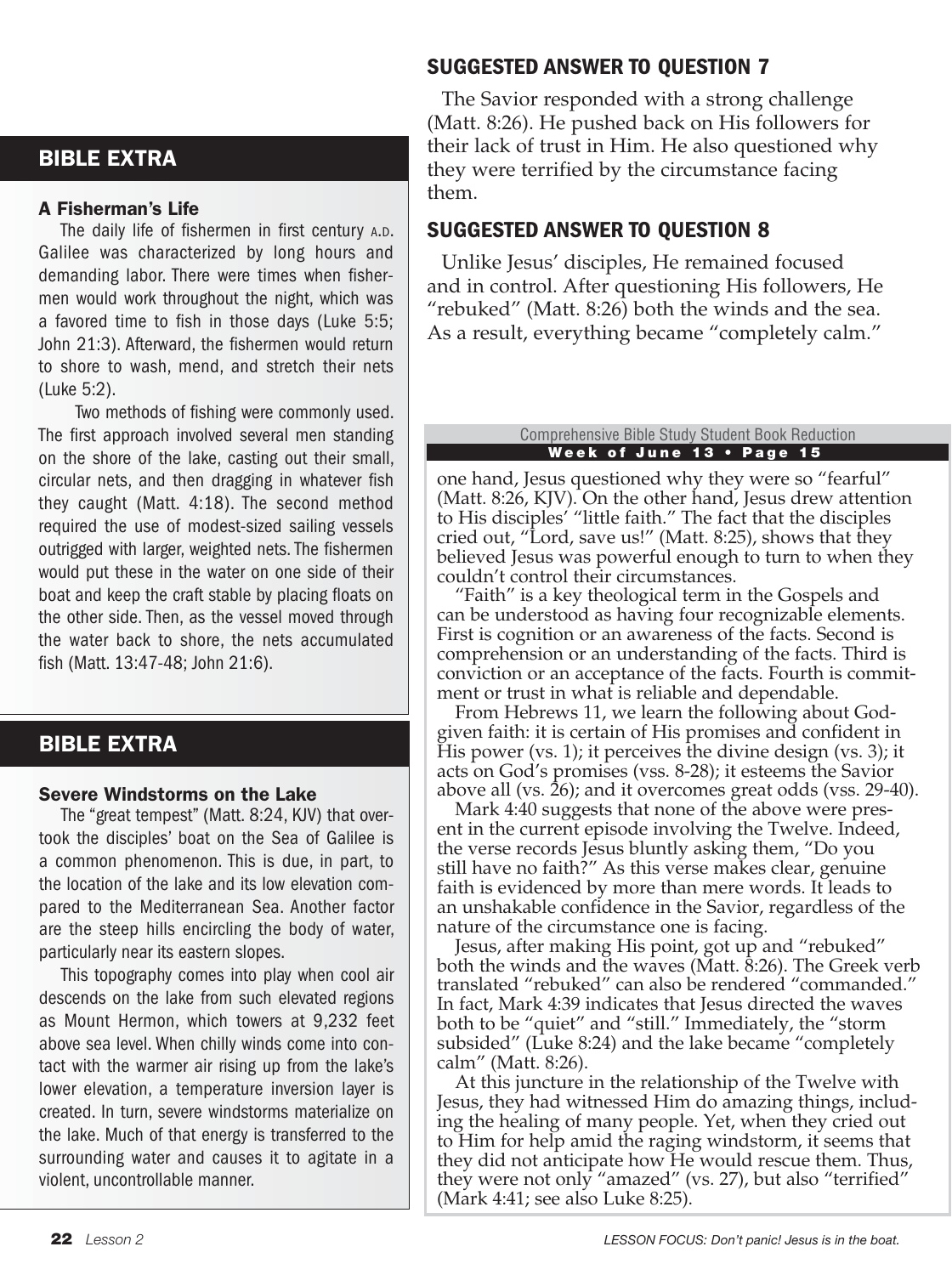# SUGGESTED ANSWER TO QUESTION 9

The Twelve were awestruck at what they had just witnessed. After all, their teacher, who outwardly seemed to be an ordinary person, exercised complete control over the storm.

Week of June 13 • Page 16 Comprehensive Bible Study Student Book Reduction

The disciples' feelings of being overwhelmed prompted them to ask, "What kind of man is this?" (Matt. 8:27). They had just seen Jesus exercise supreme authority over creation by commanding the elements into silence. That is why the Twelve exclaimed, "Even the winds and the waves obey him!"

Although Jesus' disciples did not fully grasp His true identity as the divine-human Messiah, they still followed Him. Upcoming episodes in Jesus' life and ministry would demonstrate to His disciples that Nathanael, one of the Twelve, was correct when, upon first meeting Jesus, he declared: "Rabbi, you are the Son of God; you are the king of Israel" (John 1:49). After all, only the Creator revealed in the Old Testament could exercise control over the earthly realm.

Consider, for example, Psalm 65:7, which states that the Lord silenced the "roaring of the seas, the roaring of their waves." Added to this is 89:9, which indicates that the Creator rules supreme over the "surging sea." Moreover, the psalmist, in 107:28-30, recounted an incident involving some mariners who, amid a raging ocean, "cried out to the Lord in their trouble." The Creator responded by calming the "storm to a whisper," as well as hushing the "waves of



*Storm clouds gather over the Sea of Galilee. respond to Him?*

the sea."

7. *What was Jesus' initial response to His disciples?*

8. *How did Jesus respond to the dire situation unfolding around Him?*

9. *In what way did Jesus' disciples* 

# BIBLE EXTRA

#### Ancient Galilee

The ancient region of Galilee extended from Mount Hermon in the north to Mount Carmel in the south, between the Mediterranean Sea and the Jordan River. Unlike Judea, Galilee remained under the rule of King Herod's descendants (Acts 12:1-2) during the first half of the first century rather than a Roman governor.

Galilee, meaning "circuit," "district," or "cylinder," was surrounded and heavily influenced by Gentiles. Herod the Great depopulated Judea by resettling Jews in new or rebuilt cities in Samaria and Galilee. Jews to the south derided its mixed population by calling it "Galilee [circle] of the Gentiles [nations]" (Isa. 9:1; Matt. 4:15).

The region was known for its prosperous fishing industry and fertile lands. It also benefited from trade as a crossroads between Egypt to the south and Damascus to the north.

# WINDOW ON THE WORD

#### *'Do Not Be Afraid'*

*Panic often results from fear. God continually commands us, "Do not be afraid." It is estimated that some variation of the phrase "Do not be afraid" is written approximately 365 times in the Bible—that's one for each day of the year. Whether or not it is exactly 365 times, the emphasis on us not being afraid verifies that when God is in the boat, we do not have reason to panic.*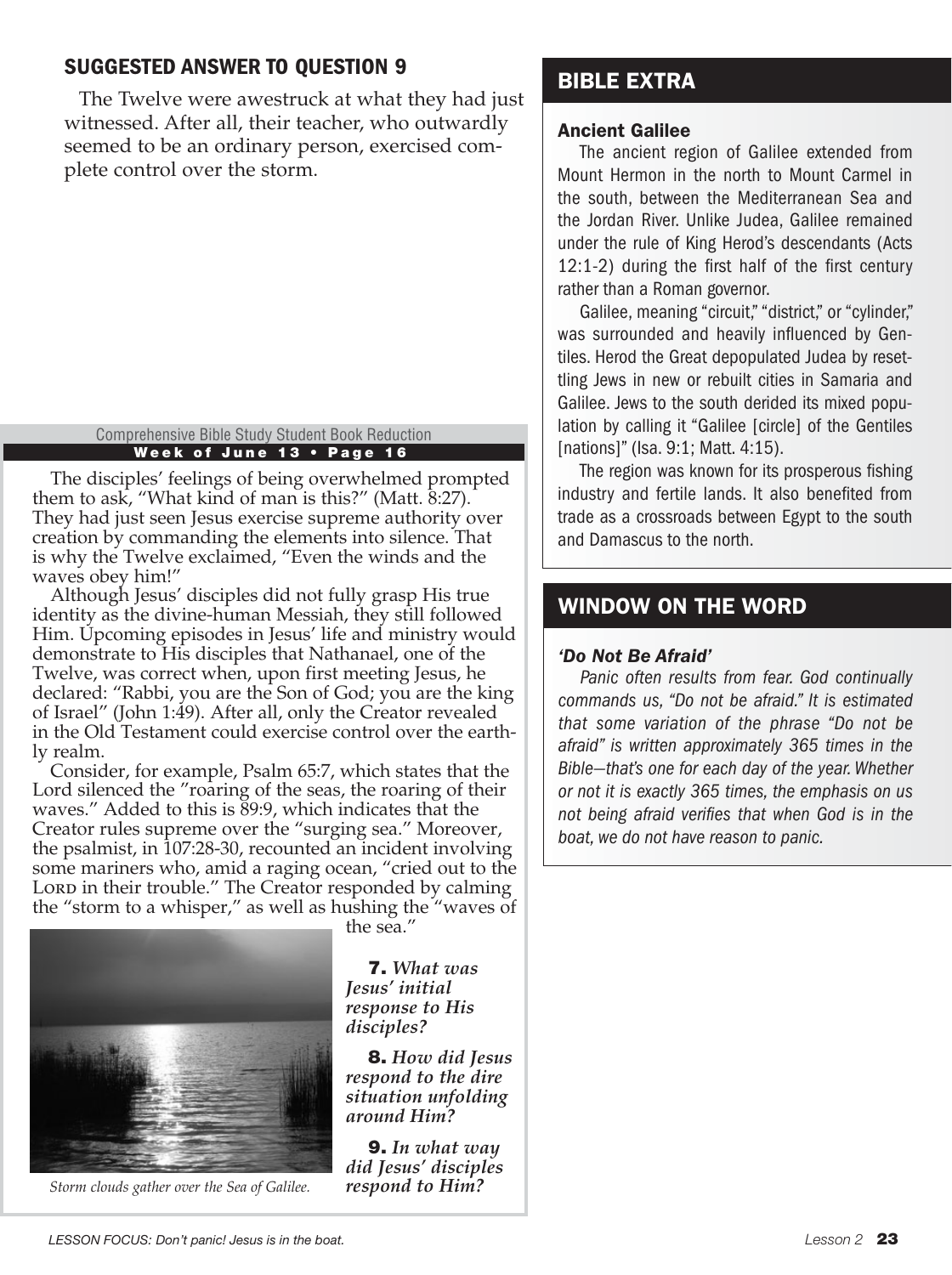

See how Jesus can keep us from panicking.

 This lesson step provides your students an opportunity to see how Jesus' presence in our lives can keep us from panicking. Make copies of this page and give the instructions to each group. Also, make copies of the handout sheet from the Resource Kit for the group using it.

| TEACHING FESCURER                                                                                                      | A MART VOL                                                            |
|------------------------------------------------------------------------------------------------------------------------|-----------------------------------------------------------------------|
| and the state                                                                                                          |                                                                       |
| A Sovereign God<br>in Sudden Storms                                                                                    |                                                                       |
| Northern, allow support service constraints confidently that constraints that                                          | leader move too to be counter, but notice when no know go too to some |
| Boat By panger fully short nation more that he're hall using class<br>With Start organization floor instead to fill at |                                                                       |
| ALGONO A GEORGIA                                                                                                       | A CATARINA TAN HOOR                                                   |
| <b>Faster Int's A</b><br><b><i><u>Analysis</u></i></b><br><b>ARANGER AVENUE DE LA BALLANCIA</b>                        |                                                                       |
| <b>CRAN DISTRICTS</b>                                                                                                  |                                                                       |
| <b>INVESTIGATION</b><br>that housing built able com-<br>a children d'Anie                                              | m.                                                                    |
| ٠                                                                                                                      |                                                                       |
|                                                                                                                        |                                                                       |
| 32523359                                                                                                               |                                                                       |
| Were directing to play that chance is cared first.                                                                     |                                                                       |
| <b>CONTRACTOR</b>                                                                                                      |                                                                       |
|                                                                                                                        |                                                                       |
|                                                                                                                        |                                                                       |
|                                                                                                                        |                                                                       |
|                                                                                                                        |                                                                       |
|                                                                                                                        |                                                                       |
| 1 MELINO TA SATT                                                                                                       |                                                                       |

#### Handout: 'A Sovereign God in Sudden Storms'

Read the handout and follow the instructions. After you have completed the handout, share your answers with each other and the whole class.

# GROUP ACTIVITIES

#### Discussion Group

Read "Panic or Prince of Peace" from the student book and respond to **Questions 10,** 11. and 12. Serious health issues such as cancer can cause panic, but God can reassure us that He is with us through any crisis. If we keep our eyes on Him, the crisis becomes less front and center, and we can find the peace He talks about. Everything may not turn out "positive" in our eyes, but we also know that His ways are the best.

#### Keeping Our Eyes on Jesus

Your group should read Matthew 14:22-33 and answer these questions:

1. What happened when Peter first got out of the boat to walk to Jesus? (Peter walked on water, vs. 29.)

2. What did Peter do to cause him to start to sink? (He turned his eyes from Jesus and looked at the wind, vs. 30.)

3. What was Jesus' immediate response to Peter sinking? (Jesus immediately reached out His hand to save Peter, vs. 31)

4. What can we learn from Peter taking his eyes off Jesus? (We need to keep our eyes on Jesus when there is a storm in our lives.)

Week of June 13 • Page 17 Comprehensive Bible Study Student Book Reduction

# Panic or Prince of Peace

Fear and uncertainty overcame Charmaine and her husband as they heard the words "Stage 3 breast cancer" from the doctor. Her feelings of fatigue the past months had led her to suspect something was wrong in her body.

Throughout the next steps of chemo, surgery, and radiation, Charmaine tried to focus on God's Word, but the pain and negative thoughts kept her from seeking Jesus' presence. Instead of experiencing peace from the Prince of Peace, she had panic attacks before each chemo treatment.

On day 284, when she rang the bell at the hospital declaring that she was cancer free, she realized she had let panic rob her of Jesus' peace during the past 284 days. Charmaine had chosen fear over the Prince of Peace.

Then, fear and confusion overwhelmed Jeanne when the doctor said she had stage 4 lung cancer. Jeanne hadn't smoked in over 40 years. Yet, her body had given her the signs that it was true. She prayed for Jesus to surround her with His peace.

Throughout her chemo, amid the nausea and pain, Jeanne's soul rested in Jesus' loving arms. She acknowledged and thanked God for giving her two wonderful years of remission. Jeanne traveled, enjoyed time with her grandchildren, and gave thanks for each day she woke up healthy. Two years later, the dreaded disease returned with a vengeance. Jeanne fell to her knees and asked God to give her strength to go through to the end. Her last two weeks alive, Jeanne could feel Jesus' presence with her. One night she peacefully laid in her bed to sleep and went to meet her Prince of Peace.

10. *How is it possible to have peace during a health crisis?*

11. *How can refocusing your eyes on Jesus keep you from panicking during any storm?*

12. *Does experiencing Jesus' presence during a difficult experience mean that the outcome will be positive?*